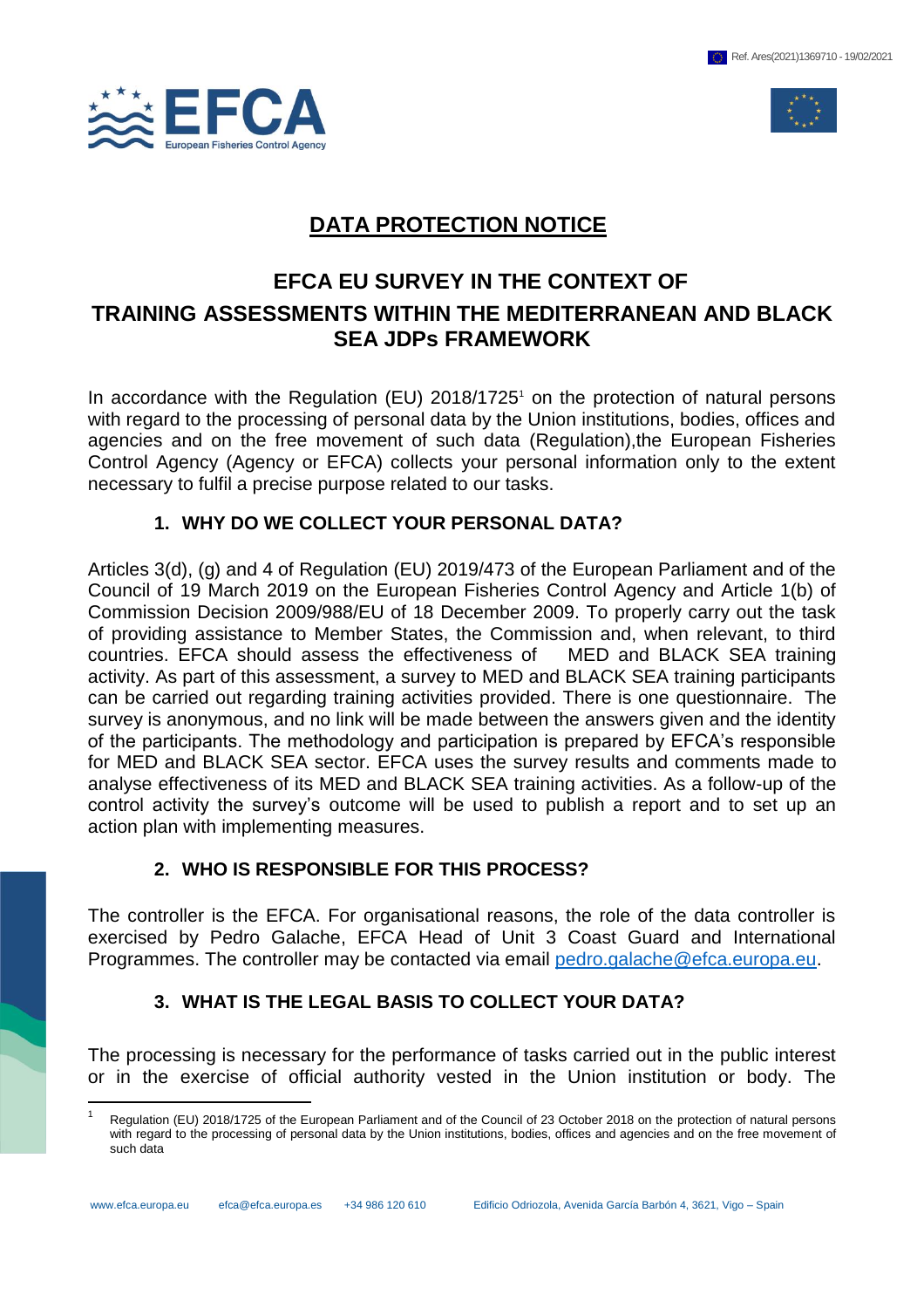processing is necessary as per Articles 3(d), (g) and 4 of Regulation (EU) 2019/473 of the European Parliament and of the Council of 19 March 2019 on the European Fisheries Control Agency and Article 1(b) of Commission Decision 2009/988/EU of 18 December 2009. To properly carry out the task of providing assistance to Member States, the Commission and when relevant, to third countries.

## **4. WHICH PERSONAL DATA ARE COLLECTED?**

A list with names and professional emails of MED and BLACK SEA trainees which will participate to the survey. In the EU survey, no personal data is collected. The participants are contacted by DIGIT, via an automated notification from the EU Survey tool.

# **5. WHO WILL HAVE ACCESS TO YOUR PERSONAL DATA?**

## **a**. **WHO WILL HAVE ACCESS TO THE DATA WITHIN THE AGENCY?**

The following staff members Clara Fernandez as Head of Sector Mediterranean and Black Sea, and the staff within the Mediterranean and Black Sea Sector.

## **b**. **WHO WILL HAVE ACCESS TO THE DATA OUTSIDE THE AGENCY?**

Staff in DG DIGIT for running the survey via EU Survey IT tool.

### **6. HOW LONG DO WE KEEP YOUR PERSONAL DATA?**

For the purpose of the current process, the personal data mentioned under point 1 is kept for the time to conclude the exercise (survey, analysis, adoption of the outcome and reporting), which means approximately 12 months from the launch of the survey.

#### **7. WHAT ARE YOUR RIGHTS?**

Data subjects may have access to their personal data and may exercise their right of access / rectification / erasure / restriction / data portability / objection / withdrawal of consent (where applicable) by sending an email to [efca@efca.europa.eu](mailto:efca@efca.europa.eu) functional mailbox.

#### **8. CONTACT INFORMATION**

In case you have any questions about the collection/processing of your personal data, you may contact the data controller who is responsible for this processing activity by using the following email address: [pedro.galache@efca.europa.eu.](mailto:pedro.galache@efca.europa.eu)

Further to the above, the following instances can be addressed to the EFCA Data Protection Officer (DPO): [EFCA-DPO@efca.europa.eu](mailto:EFCA-DPO@efca.europa.eu).

In case of conflict, complaints can be addressed to the European Data Protection Supervisor: [EDPS@edps.europa.eu.](mailto:EDPS@edps.europa.eu)